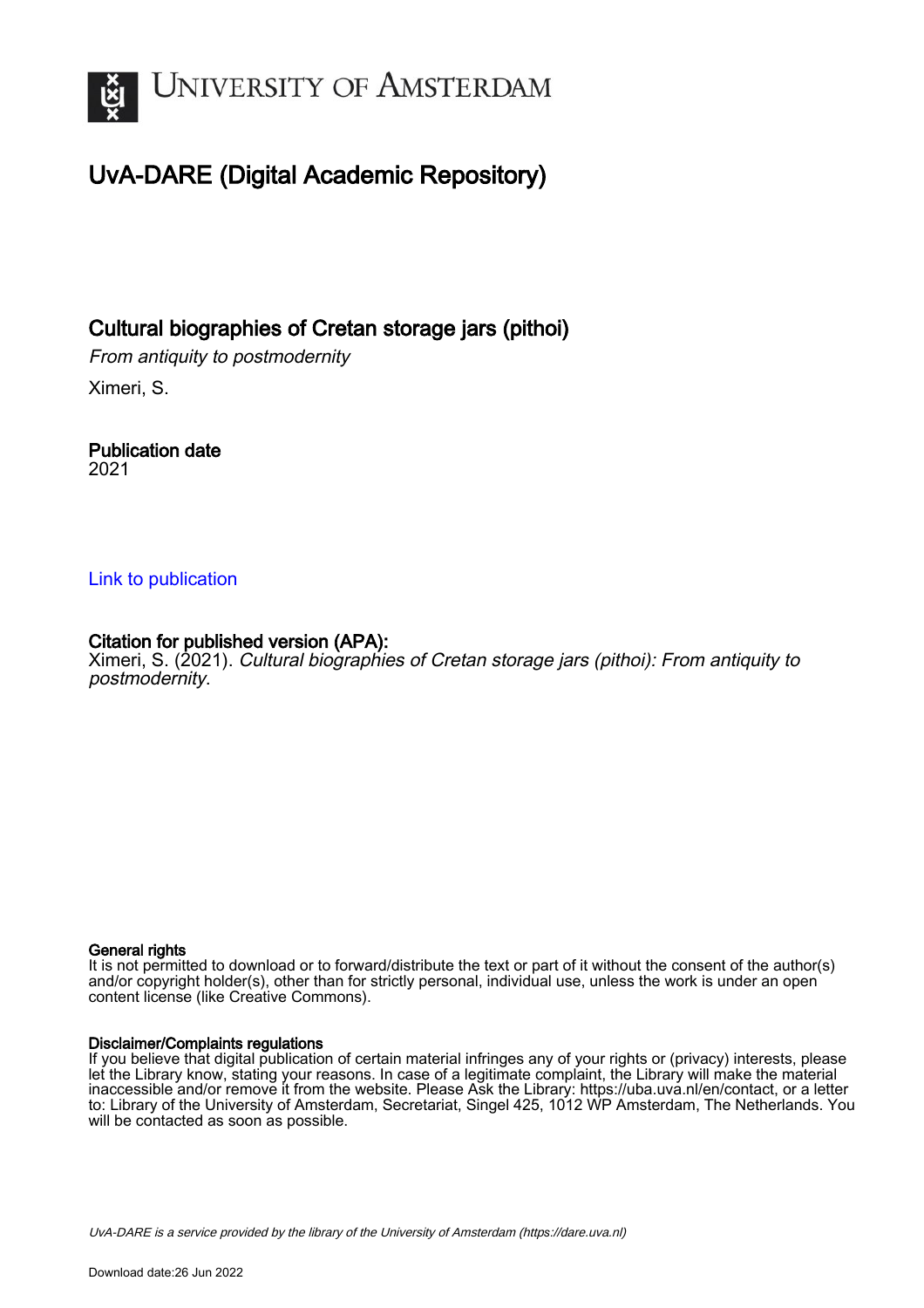## **INTRODUCTION**

In October 1909 the Sicilian writer and playwright Luigi Pirandello (1909) published a short story entitled '*The Jar'* (*La Giara*) 1 . The tale is set in a small Sicilian village during a high-yielding olive harvest, and revolves around the making, breaking and mending of a storage jar. The enormous ceramic pot is the protagonist in a series of incidents and accidents, becoming the catalyst around which the main characters develop and allowing aspects of everyday life in the local community to emerge<sup>2</sup>.

In '*The Jar'*, Don Lollò Zirafa is the wealthy and powerful but litigious and oppressive landowner of the village. In anticipation of a very prolific year, he acquires an enormous, expensive storage jar. When the pot is temporarily placed in a winepress shed overnight, it mysteriously ends up broken in two. In great grief and agony over the damage to his most prized possession, Don Lollò calls to the rescue Zi' Dima, a pottery mender famous for his skills and his secret pottery-glue recipe. Zi' Dima moves the pot to the middle of the village square, gets inside and, under the intent gaze of the villagers and farmers, he sets to mending it. But whilst the repairing process is successful, the craftsman gets so carried away that he ends up sealing himself inside the pot. The glue and wire rivets applied to it are so strong that breaking the pot is the only way to free him. The onlookers are thus caught on the horns of a collective dilemma: should they rescue Zi' Dima by breaking the pot completely and face Don Lollò's anger, or should they preserve his most treasured purchase and let Zi' Dima sit in captivity? The mender decides to take the matter into his own hands. He happily settles into the jar and gives the money for the repairs to the villagers who then use it to buy food and wine. And so, a public fiesta held around the jar gets underway. Upon his return to the village, Don Lollò witnesses the celebration around his now mended but useless pot, and in furious anger, overturns it

<u>.</u>

<sup>&</sup>lt;sup>1</sup> In memory of Wilbert Cornelissen (1958-2018), secretary of the Amsterdam Centre for Ancient Studies and Archaeology at UvA, who, during conversations over Dutch gin and Greek drama, brought this story to my attention; he is greatly missed. Special thanks to Antonis Kotsonas for encouraging me to use this story as an inspiration for the thesis.

<sup>&</sup>lt;sup>2</sup> 'La Giara' was included in a collective volume of short stories entitled 'Novelle per un anno' published in 1922 and it instantly gained prominence amongst the stories. In 1984 it appeared in 'Kaos', a loose film adaptation of four pieces from 'Novelle per un anno', directed by the Taviani brothers.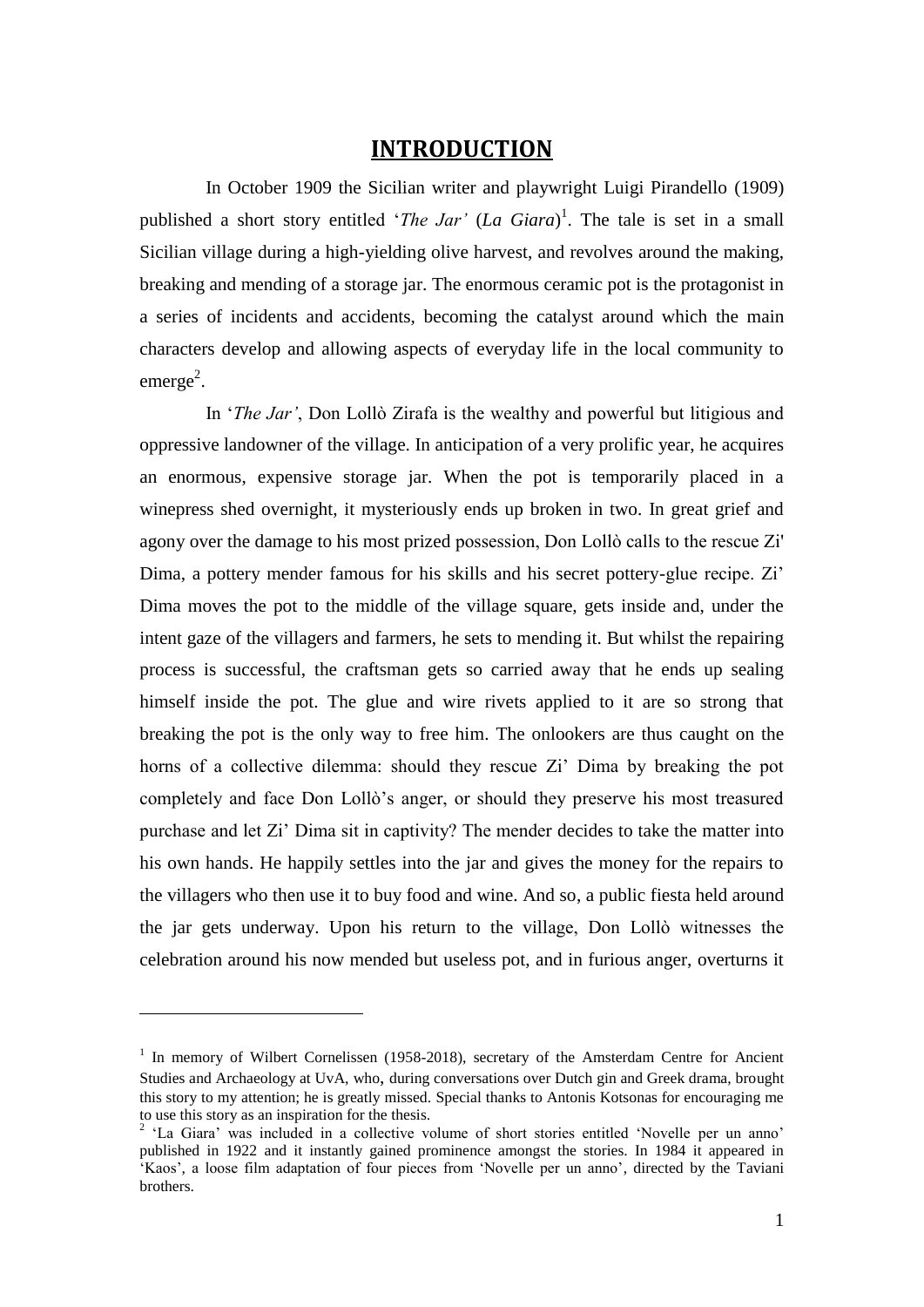and sets it rolling down towards the coast. Accompanied by the laughter of the drunken villagers and its inhabitant, the jar spins away until it strikes an olive tree and breaks apart, ultimately setting Zi' Dima free.

In Pirandello's story the jar represents the power of the wealthy landowner and his hold over the villagers; it serves as an object that bonds a community of people together in a small communal celebration and it becomes the medium for a small act of wealth redistribution. Yet, the story of the enormous Sicilian vessel also touches on several themes which are central to material culture studies: storage; the exceptional skills of a jar-maker; the mending of a pot; the (re)distribution of wealth; communal festivities and dining; and, finally, the economic, political and symbolic power of storage jars. It also reveals the intertwined lives of people and artefacts and the dynamics of a very powerful relationship, while also hinting at the many possibilities and stories which can lie behind a broken pot unearthed by archaeologists.

In effect, Pirandello could be taken to promote an integrated approach to ceramics. By embracing the art of storytelling and by incorporating it into traditional and modern archaeological methodologies, we can begin to understand a pot's life: from how it came into 'being' to how it was consumed, broken, mended and shattered once more. My study draws upon the story of *La Giara* in engaging with the cultural biographies of select ancient storage jars from the island of Crete. The aim is to offer an interdisciplinary series of ceramic analyses which investigate familiar and overlooked aspects of the long lives of pithoi and contextualize these vases to reveal a range of ways in which people interacted with them through time and space.

Like Pirandello in *La Giara*, material culture theorists have long concluded that the ways in which relationships between and people and objects are formed are not always linear or one-dimensional. Rather, bonds can be complicated and often times unpredictable, varying from person to person, from culture to culture and from era to era. To trace these intricacies embedded in archaeological material becomes even more challenging when we realize that different levels of interaction can coexist within the same timeframe and within a single community of people. In addition, once unearthed, objects of a distant past re-establish relationships with present agents, thereby acquiring a fresh meaning and a value which transcends time. Such sorts of intricate relationships are especially profound in the case of objects which have extended life-cycles such as pithoi, for they encompass many dimensions and they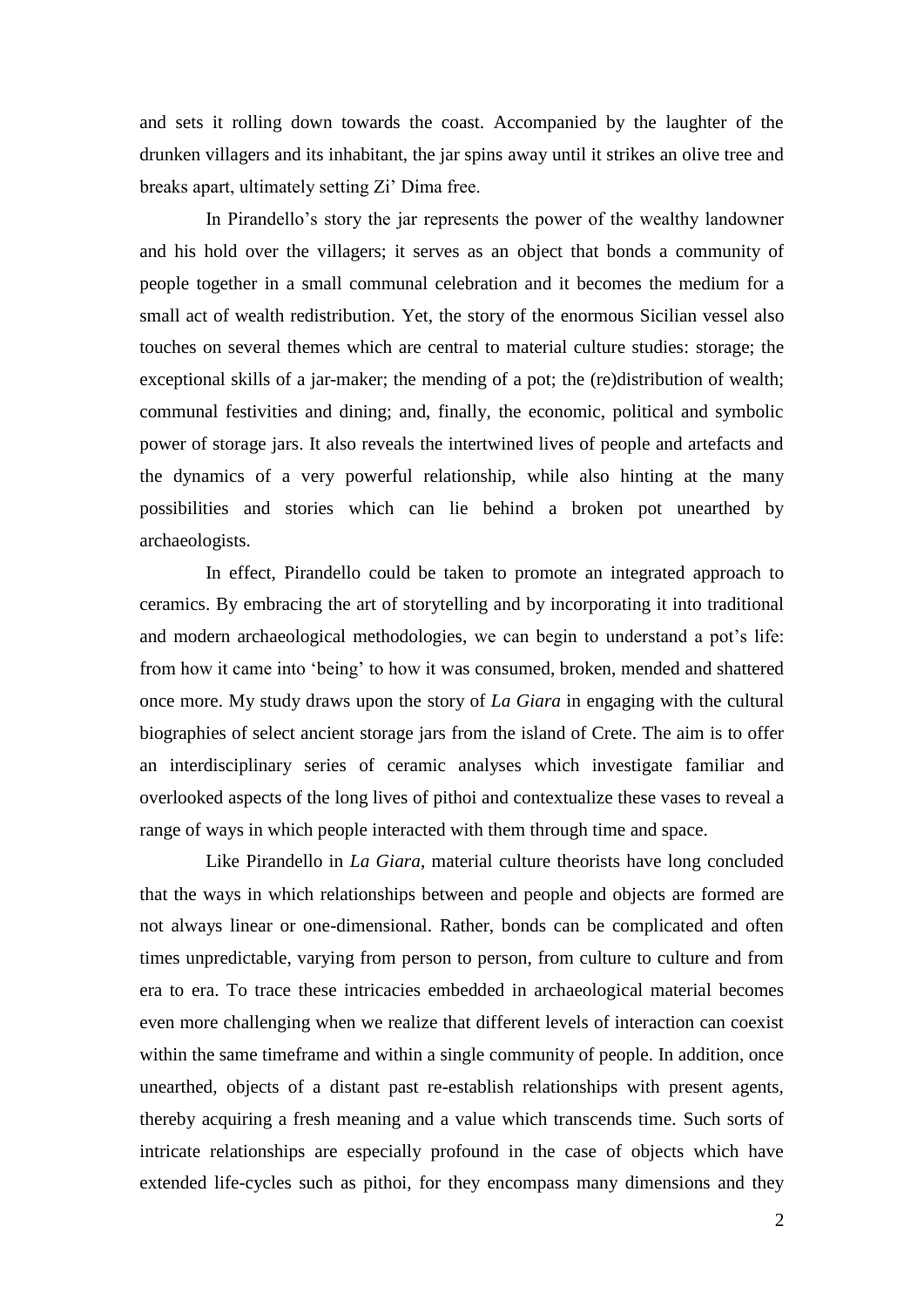express a variety of themes which can unfold at multiple levels. At first sight, these themes seem to be heterogeneous. But when we examine them more systematically we begin to discern the threads which tie them together. A case in point is indicated by the photograph on the cover of this thesis which shows a 1960s postcard issued by the National Tourist Organization of Greece to advertise tourism in Crete. It shows a Minoan pithos at the palace of Malia on the foreground and a young couple of visitors posing next to another large pithos at the back. The caption in the postcard gives voice to the voiceless pithos on the front, who calls for travellers to '*Visit Crete, Her Minoan past is your memorable future'*. This potential of pithoi to compress and to distort time and space is discussed in the second part of this thesis, but it is a theme which frequently emerges throughout this work.

Acknowledging storage jars as a shining example of the objects' ability to possess agency that is acquired during their life-cycles, this thesis marshals insights from our gowning understanding on the cultural biographies of objects to promote inquiries on the cultural biographies of Cretan pithoi and to explore the possibilities and the ways in which things continuously interact with humans: from the operational chains involved in their making and their art-historical and socio-political contexts, to the social relations and the historical contexts involved in their post-depositional lives during modernity.

This study runs the gamut from pottery production and distribution, to consumption, reuse and reclamation, with each main Chapter dedicated to specific episodes in the life-cycles of Cretan pithoi. More specifically, I have structured the thesis as follows:

Chapter 1 is a review of traditional, art-historical, ethnoarchaeological and integrated studies on Greek storage jars. This is followed by an assessment of past and current studies on ancient economics which have shaped and continue to dominate the ways we understand surplus and storage as a socio-economic act. The concluding part of the chapter lays out the theoretical backbone of this thesis, one born out of the integration of traditional and novel approaches to pithoi and storage with the cultural biography and the agency of objects.

Literature presented in Chapter 1 informs the selection and the interpretation of the individual case-studies treated in the rest of the chapters which are conventionally divided into two parts: Part I: '*From antiquity...'* and Part II: '*...to Postmodernity*'. Because certain attributes of ancient and modern Cretan pithoi merge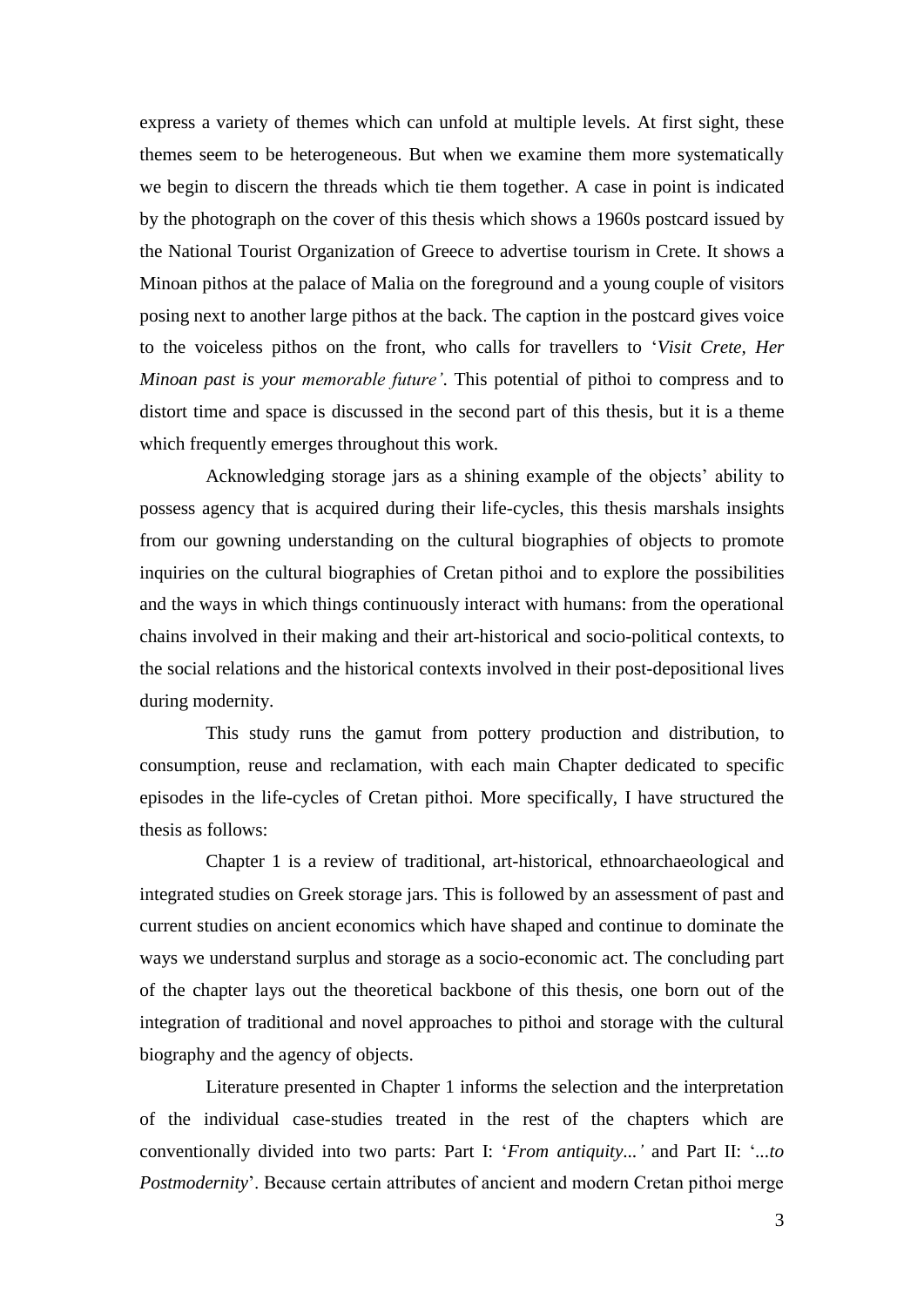across time and space, this division does not always express absolute chronological or sequential transitions. Rather, this is more of a conceptual division that also presents episodes in the life-stages of pithoi in a chronological fashion.

In *'Part I: From antiquity...'*, I examine the life-cycle of Cretan EIA and Archaic pithoi from the initial period of their production and use to their consumption and reuse in later times, up until the Hellenistic and the Roman period. Specifically, in Chapter 2, I survey the plethora of ethnoarchaeological evidence which dominates discussions on pithos production and distribution and I proceed to test and assess this evidence through a science-based methodology (ceramic petrographic analysis) of some select samples from central Crete (Knossos, Aphrati, Lyktos and Prinias).

In Chapter 3, I draw upon cross-cultural, regional and site-specific literature that has long connected the rise of socio-political complexity with storage spaces and storage jars in order to trace elements of rising urbanism in Crete during the EIA-Archaic period. I focus on available excavation and survey evidence with pithoi collected from major sites in Crete such as Phaistos, Prinias, Aphrati and Azoria, and I analyze elements of pithos consumption and storerooms as indexes of social complexity from the  $8<sup>th</sup>$  to the early  $5<sup>th</sup>$  c. BC.

Chapter 4 is aimed at investigating other, non-primary uses of Geometric-Archaic Cretan pithoi and to elaborate on past proposals for their special, symbolic place in the collective consciousness of ancient Cretan communities. More specifically, I address the issue of inscriptions on pithoi by reviewing such specimens from Crete and beyond and I explore their symbolic and socio-political aspects. I then survey cases of the reuse of Geometric-early Classical Cretan pithoi in later contexts to hypothesise about their appreciation as valuable heirlooms, items intrinsically tied to generations of families and households.

In the second part of this study, *Part II: '...to Postmodernity'*, I contextualize and assess secondary uses of ancient Cretan pithoi in the early modern and modern period. Chapter 5 explores the post-deposition lives of Minoan pithoi excavated by Minos Kalokairinos at Knossos in the end of the  $19<sup>th</sup>$  c. This episode in the biography of pithoi is used as a case-study to explore the powerful influence these vessels exerted on the early modern culture and archaeological literature. It is also used as a means to inspect how the treatment of pithoi, envisaged as works of an uninterrupted ceramic craft, has facilitated their use as instruments of local, national, and Europeanwide political agendas.